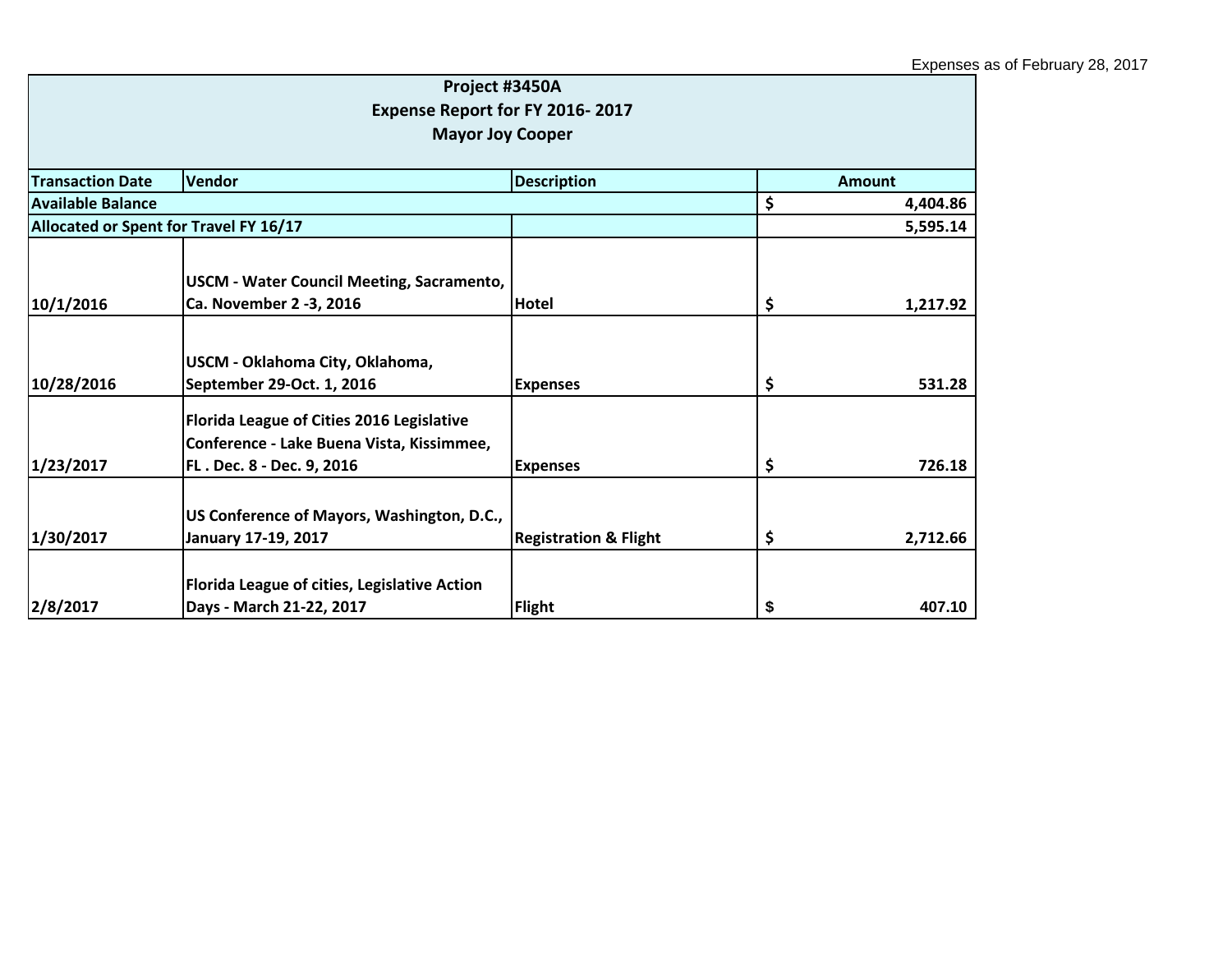| Project #3450B<br>Expense Report for FY 2016-2017<br><b>Vice Mayor Keith London</b> |                                                                 |                                                              |        |          |
|-------------------------------------------------------------------------------------|-----------------------------------------------------------------|--------------------------------------------------------------|--------|----------|
| <b>Transaction Date</b>                                                             | <b>Vendor</b>                                                   | <b>Description</b>                                           |        | Amount   |
| Available Balance                                                                   |                                                                 |                                                              | \$,    | 9,021.58 |
| Allocated or Spent for Travel FY 16/17                                              |                                                                 |                                                              | 978.42 |          |
| 10/19/2016                                                                          | <b>Miami Dade County League of Cities -</b><br>October 14, 2016 | <b>IMDCLC 6th Annual Best Practices</b><br><b>Conference</b> |        | \$95.00  |
| 12/20/2016                                                                          | <b>Grateful Threat</b>                                          | <b>Uniform Shirts</b>                                        | Ş      | 124.00   |
| 1/5/2017                                                                            | Expedia - April 4-6, 2017                                       | Flight, Hotel/Tallahassee, Fl                                |        | 759.42   |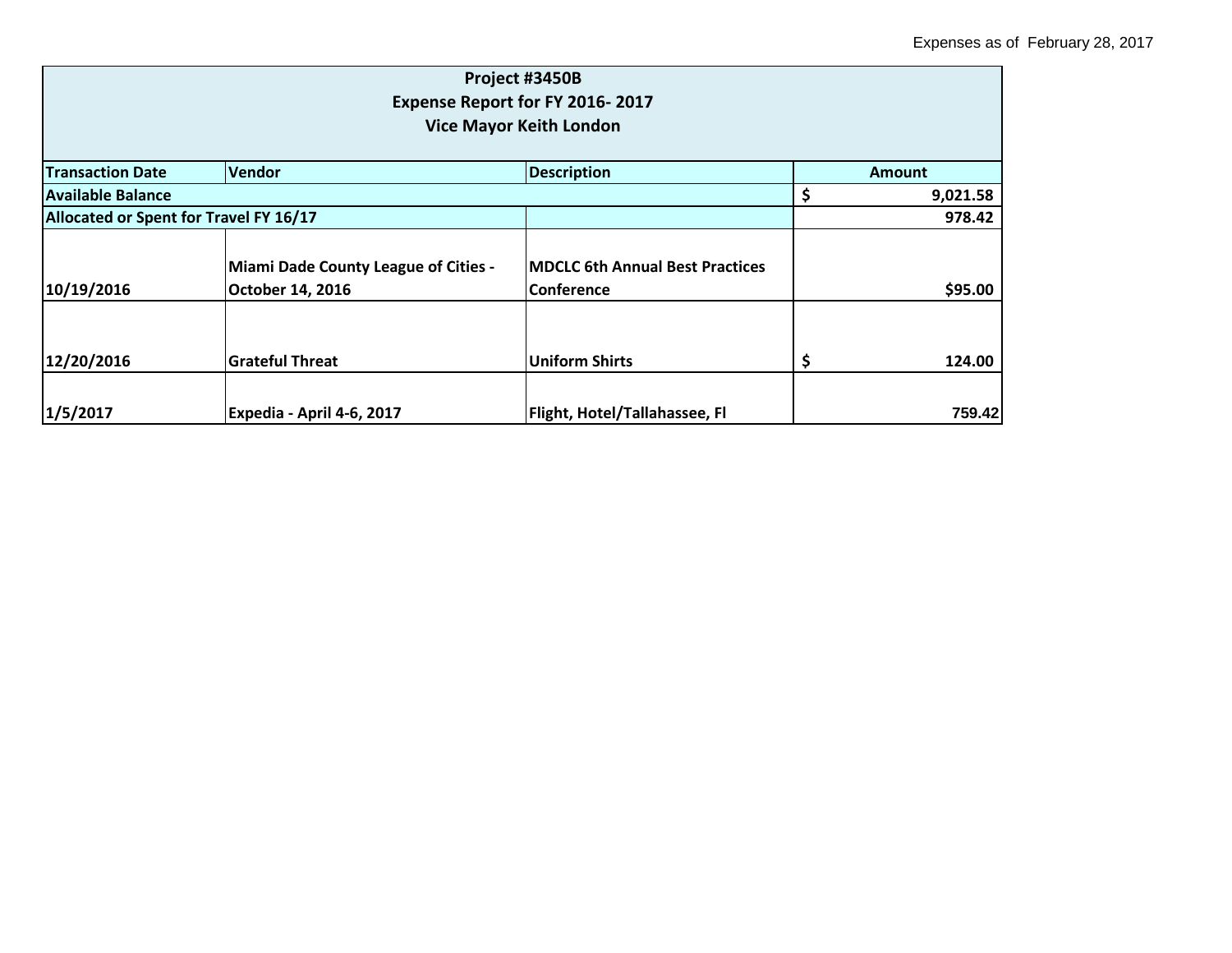| Project #3450E<br>Expense Report for FY 2016-2017<br><b>Comm. Michele Lazarow</b> |                           |                                                                      |          |          |  |
|-----------------------------------------------------------------------------------|---------------------------|----------------------------------------------------------------------|----------|----------|--|
| <b>Transaction Date</b>                                                           | <b>Vendor</b>             | <b>Description</b>                                                   |          | Amount   |  |
| <b>Available Balance</b>                                                          |                           |                                                                      |          | 8,916.25 |  |
| Allocated or Spent for Travel FY 16/17                                            |                           |                                                                      | 1,083.75 |          |  |
|                                                                                   |                           |                                                                      |          |          |  |
| 1/5/2017                                                                          | Expedia - April 3-6, 2017 | <b>Flight, Hotel &amp; Car</b><br><b>Reservation/Tallahassee, Fl</b> |          | 1,083.75 |  |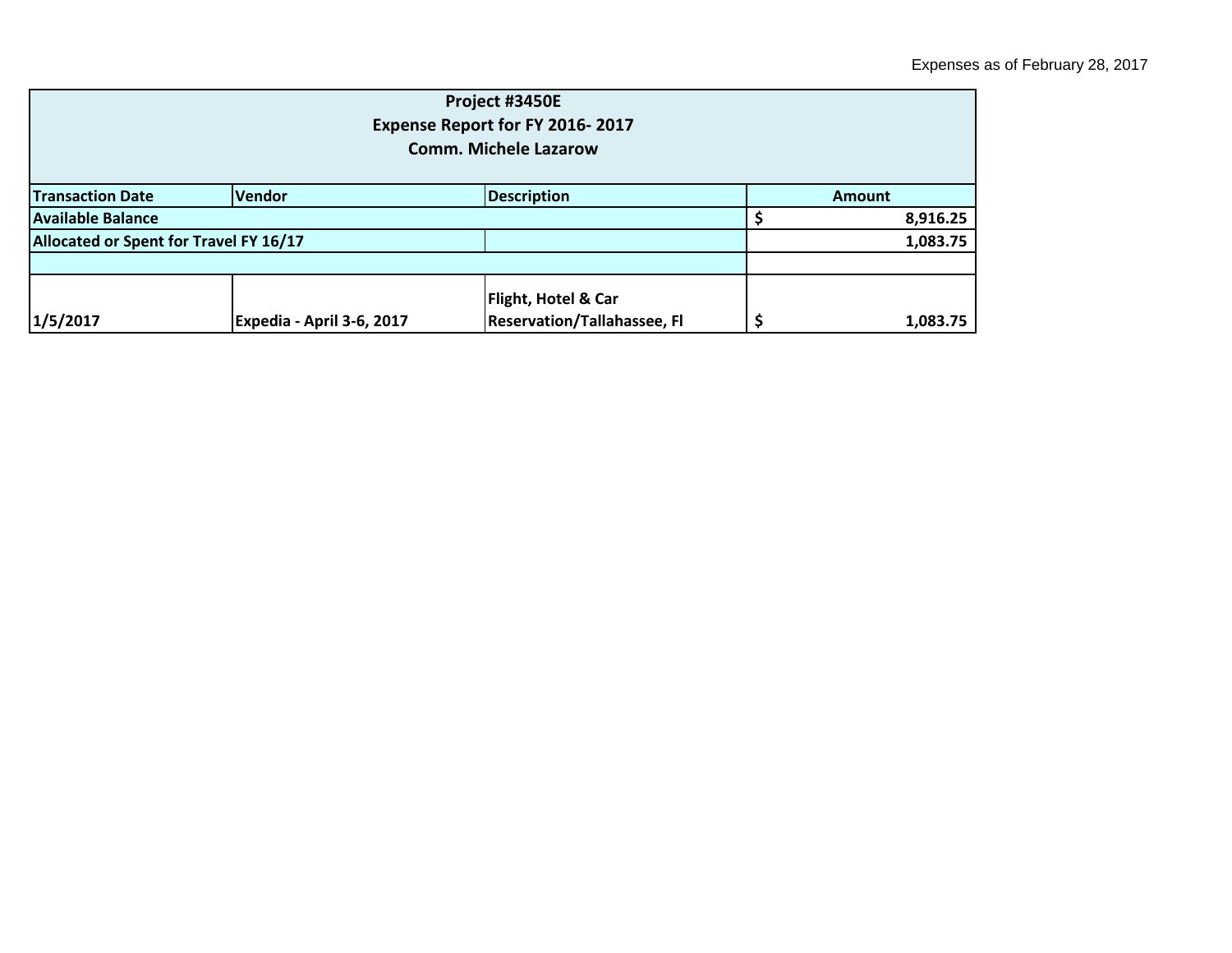|                                        |                                               | Project #3450C                              |                |
|----------------------------------------|-----------------------------------------------|---------------------------------------------|----------------|
|                                        |                                               | Expense Report for FY 2016-2017             |                |
|                                        |                                               | <b>Comm. Anthony Sanders</b>                |                |
| <b>Transaction Date</b>                | Vendor                                        |                                             | Amount         |
| <b>Available Balance</b>               |                                               | <b>Description</b>                          |                |
|                                        |                                               |                                             | \$<br>9,322.19 |
| Allocated or Spent for Travel FY 16/17 |                                               |                                             | 677.81         |
|                                        | Impact Broward Luncheon, October 7,           | <b>Impact Broward's 2016 Community</b>      |                |
| 10/7/2016                              | 2016                                          | <b>Impact Awards Luncheon</b>               | \$<br>70.00    |
|                                        | <b>OIC of South Florida Middle Class</b>      |                                             |                |
| 10/17/2016                             | Summit, October 17th & 18th, 2016             | <b>Summit</b>                               | \$<br>30.00    |
|                                        |                                               |                                             |                |
|                                        | <b>One Stop Sealing and Expungement</b>       |                                             |                |
| 10/19/2016                             | Workshop, October 19, 2016                    | Workshop                                    | \$<br>447.81   |
|                                        |                                               | <b>Retirement Celebration for Honorable</b> |                |
| 12/23/2016                             | Brenda Forman - January 7th, 2017             | <b>Howard C. Forman</b>                     | \$<br>90.00    |
|                                        | <b>Hallandale Beach Chamber of Commerce -</b> |                                             |                |
| 1/19/2017                              | <b>January 27, 2017</b>                       | <b>2017 Board Installation Lunch</b>        | \$<br>40.00    |